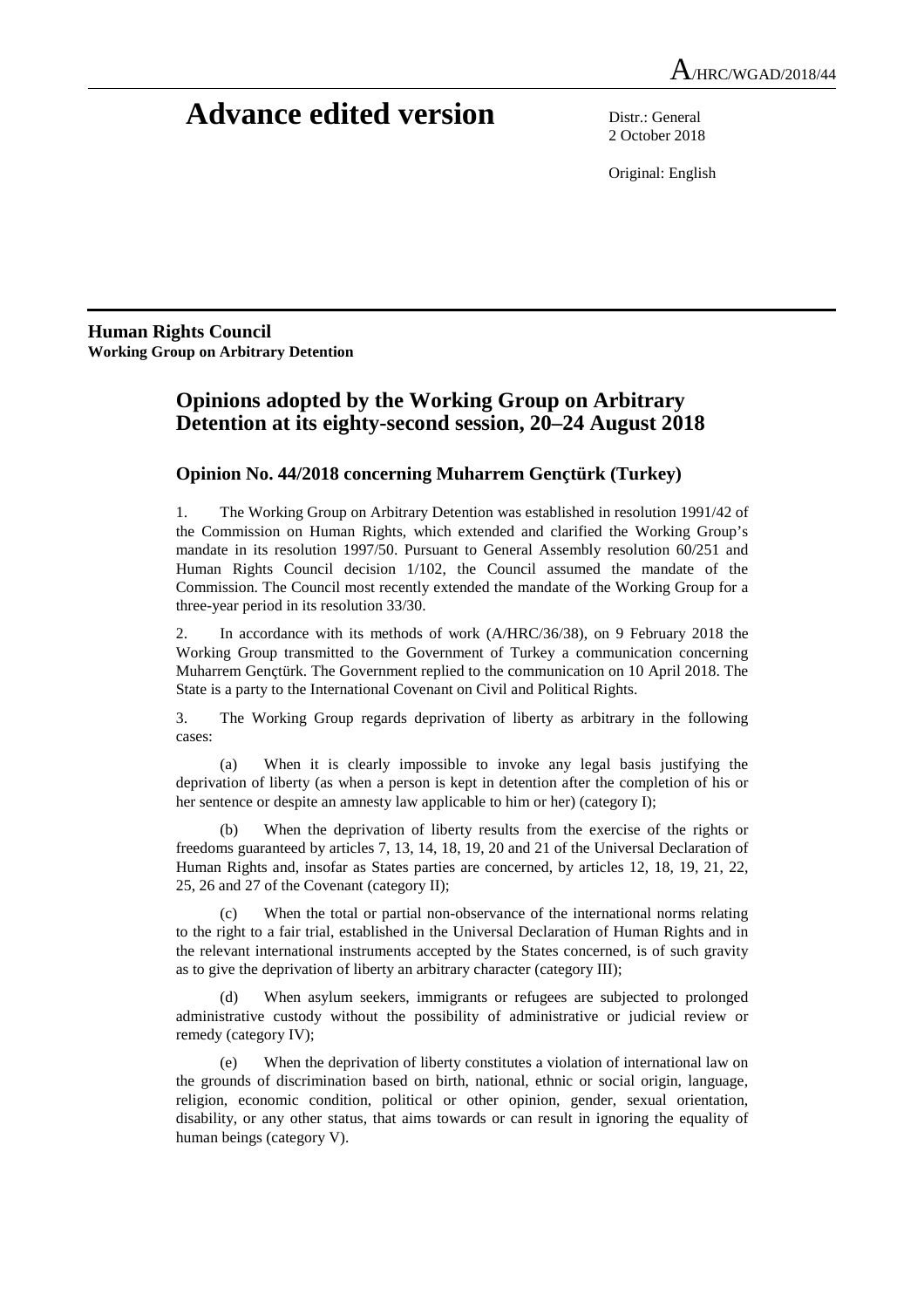#### **Submissions**

#### *Communication from the source*

4. Muharrem Gençtürk, born in 1968, is a Turkish national, who usually resides with his family in Antalya. According to the source, Mr. Gençtürk was an Associate Professor of Commercial Law at Akdeniz University in Antalya. As public employees, both Mr. Gençtürk and his wife were dismissed from their jobs under Statutory Decree No. 672 issued on 1 September 2016, which resulted in the dismissal of around 50,000 people.

#### *Arrest and detention*

5. The source reports that, following the coup attempt of 15 July 2016, Mr. Gençtürk was taken into custody on 29 July 2016. Mr. Gençtürk's house was reportedly raided by three police officers from the Antalya Police Department at around 5.30 a.m. with the whole family present. The officers said that he was to be taken into custody because of his affiliation with the Fetullahist Terrorist Organization (FETÖ), and they also showed a warrant issued by the Antalya District Attorney's Office. Two hours later, the officers had reportedly confiscated all his computers and phones, and they took Mr. Gençtürk to Akdeniz University to search his office. There were no further explanations. The police officers did not allow him to take any clothes or money with him.

6. The source reports that Mr. Gençtürk was initially held at Serik Police Station in Antalya for 18 days. During the first five days of his detention he was not allowed to talk to anyone, including his lawyer. When he was finally allowed to meet his lawyer, they could reportedly only speak in the presence of a police officer and in front of a voice recorder.

7. According to the source, Mr. Gençtürk was only able to receive clothes on the tenth day of his detention. He and the other detainees were allegedly insulted by the police and not given proper or sufficient food. Due to the overcrowding in the facility, the detainees reportedly abstained from drinking water so they would not need to use the restroom due to the queues. They did not see any daylight during the initial 18 days, and as the lights were kept on all the time, Mr. Gençtürk was unable to sleep.

8. On 15 August 2016, a prosecutor reportedly interrogated Mr. Gençtürk, and he was released on parole. However, after less than half an hour, he was suddenly taken back into custody, and this time he was arrested by the Antalya Fifth Criminal Court of Peace. Since then, he has been held at Antalya High Security Prison.

9. According to the source, Mr. Gençtürk's bill of indictment, which was written approximately nine months later, says that FETÖ has a policy of placing its people inside public institutions, and the source adds that his hard work in becoming an academic is thus almost presented as a crime. He was also accused of sending his children to Toros schools, or Gülen-affiliated schools, and of having a Bank Asya account. However, the source notes that both were perfectly legal in Turkey prior to 15 July 2016.

10. The source also reports that Mr. Gençtürk is charged with membership of a terrorist organization under article 314 of the Turkish Criminal Code due to his supposed use of the ByLock application and due to the fact that his children attended schools related to the Gülen organization.

#### *Trial proceedings*

11. Mr. Gençtürk had his first trial hearing in June 2017, after having spent 11 months in detention. However, he was not released. He subsequently had two other hearings, in November 2017 and January 2018 respectively. At both trial hearings, because he was the last person on the list, reportedly Mr. Gençtürk was not allowed enough time to defend himself and the judges would constantly make remarks such as "Are you going to say something different from the others? I am really curious" or "There is another trial after yours. Do you expect us to keep going until morning?" According to the source, the prosecutor, who was sitting next to the judges, was literally sleeping during the first trial. The source notes that because the presence of the prosecutor is an obligatory element of trials under Turkish law, this is a breach of law. The source also reports that Mr. Gençtürk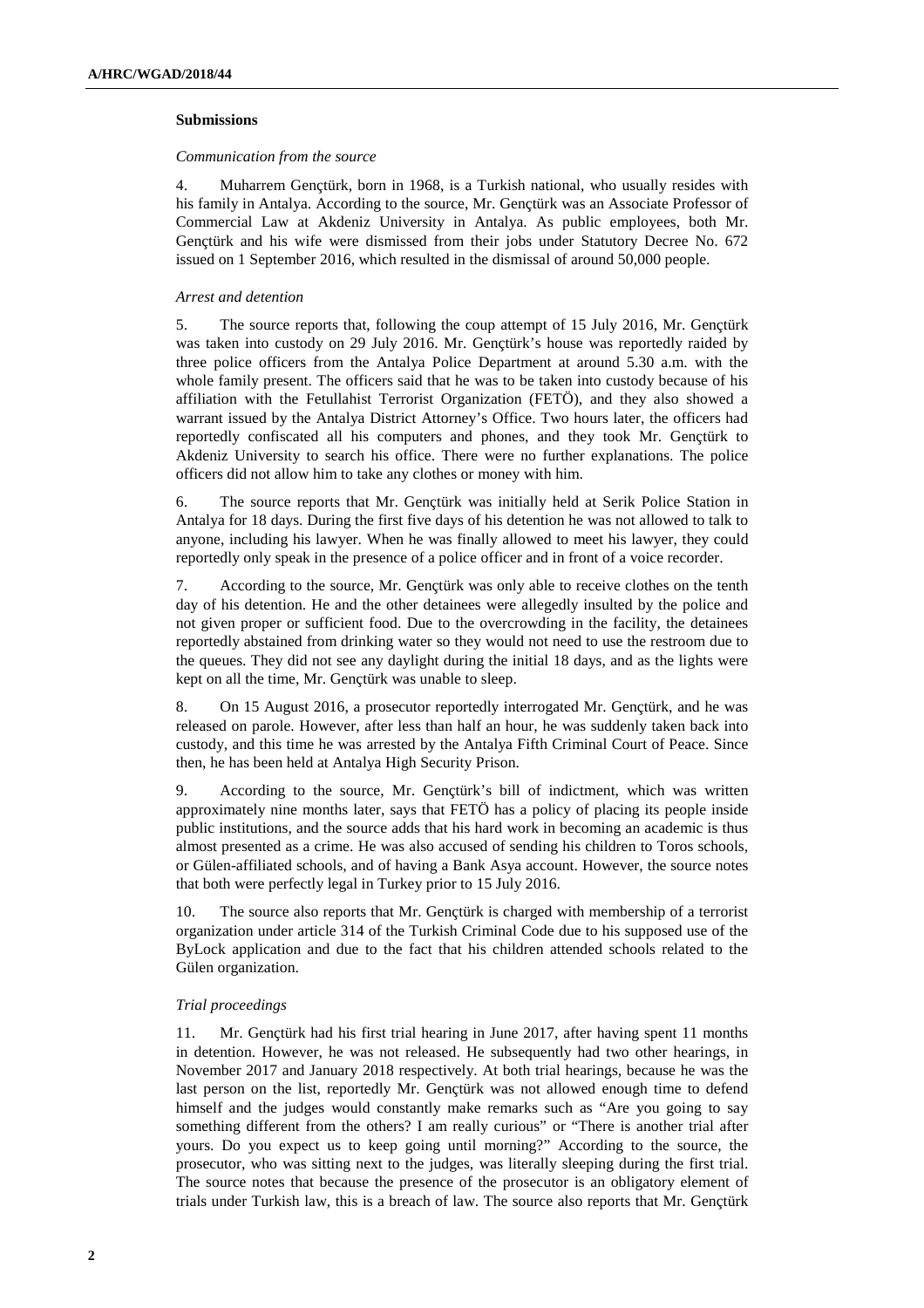was not allowed to speak to his lawyer before or during his trials, due to the design of the court room.

12. During the trial hearings, Mr. Gençtürk was reportedly accused of the following:

(i) His children had attended Gülen-related schools;

(ii) His brother had worked in a company where a trustee was later appointed by the Government;

(iii) His wife had a bank balance at Bank Asya;

(iv) Secret witness statements had indicated that Mr. Gençtürk was a consultant for the rector of an educational institution after 2012;

An individual had stated that Mr. Genctürk had downloaded the ByLock application onto his phone.

13. In relation to these accusations, the source makes the following comments:

The Gülen schools were operating legally under the auspices of the National Education Ministry (*nulla poena sine lege certa*);

(ii) The brother of Mr. Gençtürk was simply carrying out design work for the said company (*nulla poena sine lege*);

(iii) Bank Asya was legal and was paying taxes. The wife of Mr. Gençtürk reportedly stated that she had used the funds to repair a village house, and this was proven during the trial (*nulla poena sine lege*);

(iv) Mr. Gençtürk's consulting work for the rector was actually carried out between 2010 and 2012. The court and the prosecutor did not ask for this claim to be investigated and they accepted this statement as being true, although they had had 11 months to investigate the matter. They only provided such investigation following the request by Mr. Gençtürk at the first trial hearing. The source recalls that, according to Turkish law, the prosecutor must collect evidence both in favour of and against the defendant;

(v) This individual later changed his statement and said that he was under heavy psychological pressure and continued to be on medication. He also noted that Mr. Gençtürk had not downloaded ByLock on his phone, but that he had done so himself.

14. According to the source, Mr. Gençtürk was asked whether he used the ByLock communication application. In this respect, the source states that the trials continue as if there were evidence, when there is none. A ByLock report created by Turkish intelligence has reportedly been sent to the court, but there is no explanation about how the list was found or who prepared it. According to the source, it is definitely not an expert report, and the signature at the end belongs to the police officer who printed the report. It also refers to "the company" but there is no clarity as to which company.

15. Although it is reportedly stated in the report itself that it contains a retroactive evaluation, Mr. Gençtürk, along with tens of thousands of people who are charged with using ByLock, did not have his phone intercepted. Mr. Gençtürk is said to have used the application in 2014, when no decisions regarding interception had been made by any court. The source notes that the ByLock report merely says that Mr. Gençtürk used the application, but it does not show any content of communications, any username or password, or any individuals with whom Mr. Gençtürk supposedly communicated through the application.

16. The source also indicates that Mr. Gençtürk's first trial took place in June 2017, during the month of Ramadan. As a pious person, he was fasting, and he had to wait with several other defendants on the overcrowded floor of the court room for his hearing to start. In relation to his second and third trial hearings, Mr. Gençtürk was taken to court at 7 o'clock in the morning when it was very cold and he had to wait for 12 hours in a single room of the court for his trial hearing to start. The hearing started very late and the defendants were not given any food while they waited. In the end, they were very hungry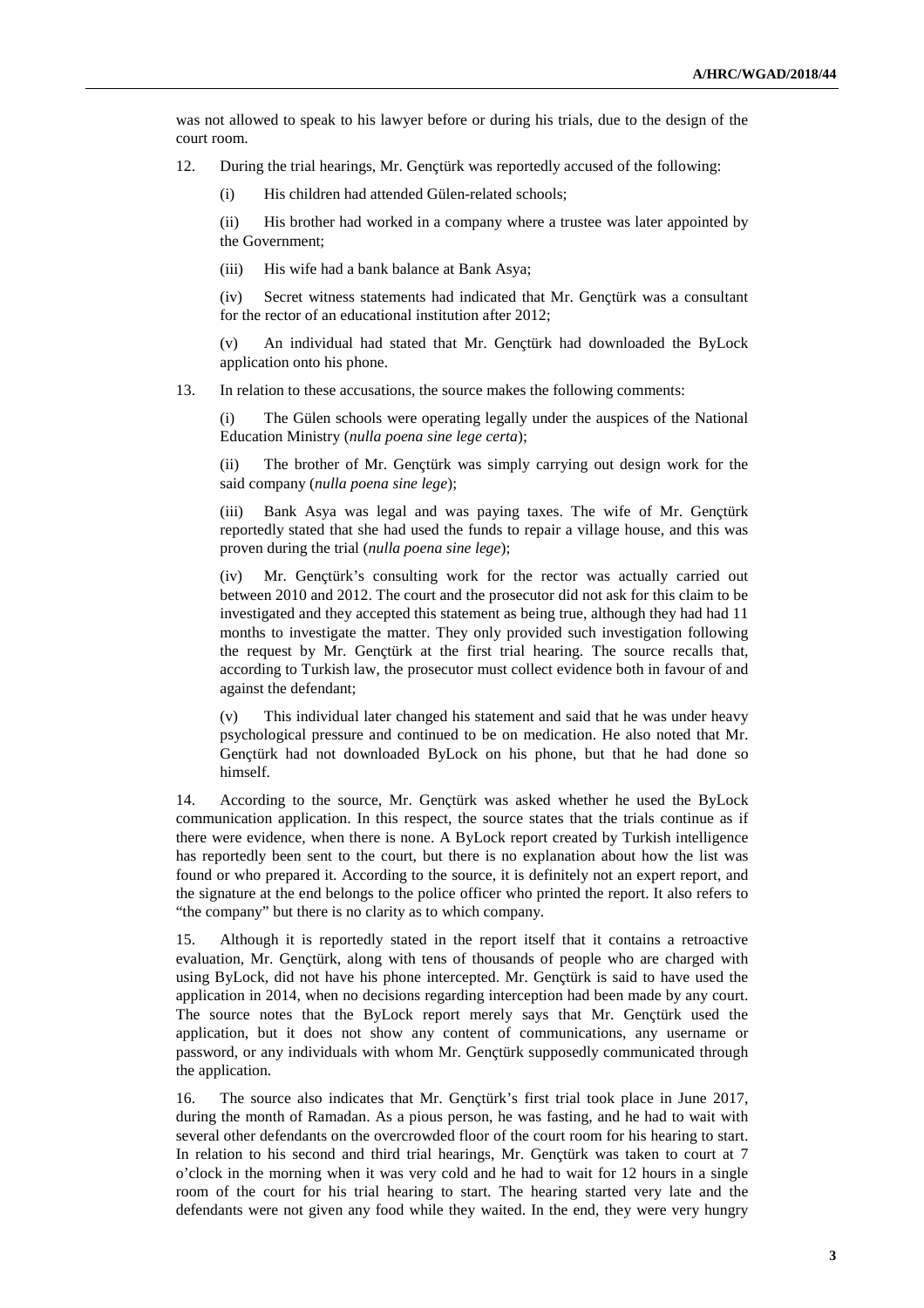but they could only eat when they returned to the prison at midnight. The source also indicates that individuals charged with terrorism have to wear a prison suit at trial hearings, whereas those charged with other crimes have no such obligation, which is discriminatory and degrading.

17. The source states that due to the principle of non-retroactivity and the principle of *nulla poena sine lege praevia*, an application which Mr. Gençtürk was said to have used in 2014 cannot be linked to events that took place on 15 July 2016, notably a coup attempt that he did not know about. The source submits that terrorism is a concrete crime that needs concrete evidence. However, Mr. Gençtürk did not have any intention to commit terrorist acts.

18. The source also indicates that the Internet Protocol (IP) addresses of ByLock are said to have been rented from Baltic Servers (which later changed its name to Cherry Servers) in Lithuania. According to the latter, the ByLock lists could potentially be the result of hacking, which is inadmissible under Turkish law. The source thus states that the legality of the so-called "ByLock proof" is questionable.

19. The source also notes that ByLock is not an application that could only be downloaded by supporters and sympathizers of the Gülen organization. It was available to everyone on both the Google Play Store and the Apple Store. Even if this were not the case, the Gülen organization was not recognized as a terrorist organization in 2014, which is when Mr. Gençtürk was said to have used the application. At the time of the submission by the source, no final verdict had been passed regarding perpetrators of the coup attempt.

#### *Applications for release*

20. The source reports that under Turkish law there are two reasons for arrests to be made, and they have to occur at the same time: strong evidence and the possibility of escape. In the case of Mr. Gençtürk, parole provisions could have been applied, as he has all his belongings in Turkey and he has nowhere to go.

21. According to the source, applications were filed for Mr. Gençtürk's release each month. However, all the complaints were rejected without a reason being given.

22. In January 2018, the Court of Cassation responded to Mr. Gençtürk's application in respect of his prolonged arbitrary arrest. According to the source, the application for the case to be heard was denied because "usage of ByLock cannot be assessed as prolonged arbitrary arrest and there is no breach of personal rights". The source notes that the decision of the Court of Cassation referred to the bill of indictment, which had been written approximately nine months after Mr. Gençtürk's initial detention. However, the Court of Cassation did not investigate his detention period prior to the bill of indictment at all.

23. The source notes that the same response was sent to a few other people in Mr. Gençtürk's prison cell, with the same decision and reasoning, just with different names, proving that this was a copy-and-paste decision. The source states that even if the Court of Cassation had accepted Mr. Gençtürk's requests, the first instance court would not have complied, as was seen in other cases.

#### *Mr. Gençtürk's state of health*

24. According to the source, Mr. Gençtürk has a very serious medical problem with both ears. On 29 July 2016, the day on which he was taken into custody, he had a doctor's appointment which he was not allowed to attend. During his detention, his ears kept giving him troublesome pain, which he mentioned to the court at his very first trial. He could not hear the judges, but they behaved as if he was faking this. Despite the fact that both he and his family kept filing petitions for him to see a doctor, he was only allowed to finally see a doctor in December 2017. He then learned that he had lost his hearing in one ear completely and treatment was no longer possible, and that in his other ear, although not completely, his hearing had almost gone. He was told that he needed a hearing aid, but nothing is reportedly being done to provide him with such a device. In the meantime, due to this situation, he reportedly cannot establish contact or communicate with the other people in his prison cell, which is turning him into a very lonely, depressed and tense person.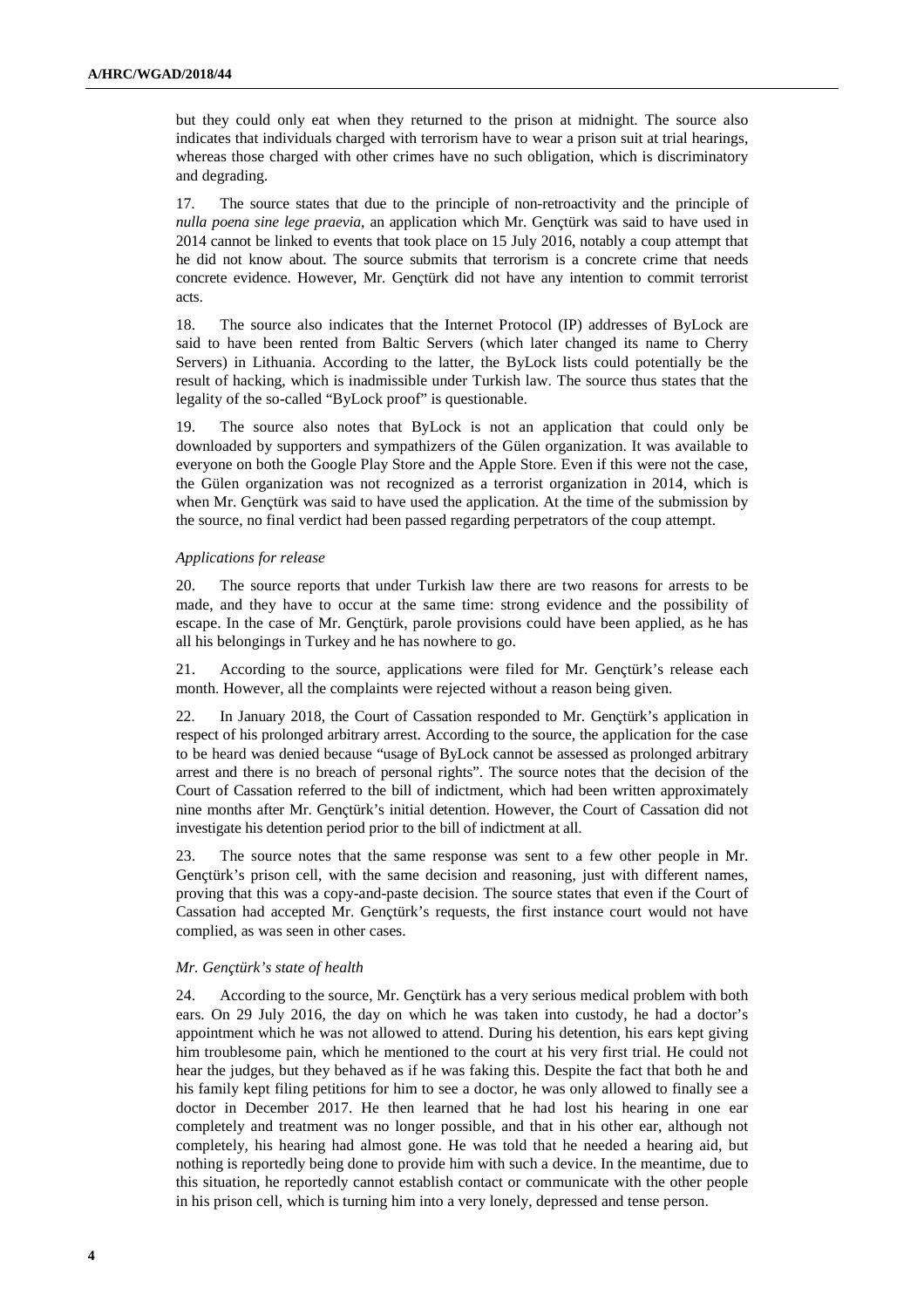25. The source also reports that because Mr. Gençtürk was not taken to an otolaryngologist, the prison's general doctor merely provided him with cortisone. However this medication was not provided to him regularly, which kept his treatment interrupted. In addition, as cortisone is a serious medicine that requires regular blood tests and carries the risk of causing serious health problems, Mr. Gençtürk eventually decided to stop taking the cortisone as he had started to have adverse side effects from the medicine, namely insomnia.

26. The source further reports that due to his hearing impairment, Mr. Gençtürk could not understand the judge when he asked him at his first trial hearing whether he agreed with the so-called police questioning statements. He subsequently learned that the judge had simply reported that he had agreed with the statements, although Mr. Gençtürk does not even know their content.

#### *Conditions of detention*

27. According to the source, Mr. Gençtürk continues to be kept in a prison cell that is designed for 14 people. For most of the time, however, a total of 48 detainees have been kept in the cell. Mr. Gençtürk reportedly had to sleep on the floor for the first four months of his arrest. The cell was so crowded that detainees even had to sleep in the corridor for many nights and not inside the cell.

28. For over a year, Mr. Gençtürk, as a FETÖ detainee, was denied the right to speak to his relatives over the phone. Now he can call his wife for 10 minutes every two weeks. Also, FETÖ detainees can only receive one visit by their relatives every two months, whereas other detainees can receive a family visit once a month.

#### *Analysis of violations*

29. In the light of the foregoing, the source submits that the deprivation of liberty of Mr. Gençtürk is arbitrary, falling within categories I, II, III and V of the categories applicable to the consideration of cases by the Working Group.

#### *Category I*

30. The source refers to article 100 of the Turkish Criminal Procedure Code, under which the arresting authority has to prove the necessity and proportionality of an arrest. Moreover, according to article 109 of the same law, arrest is to be resorted to only when judicial control (parole) provisions are not available or not sufficient.

31. The source notes that in respect of the detentions following the coup attempt of 15 July 2016, many individuals were released on parole without being arrested, and thousands who had been arrested were later released on parole. This situation reportedly shows that the arrests are being made without sufficient investigation and reasoning.

32. The source also notes that the majority of the 60,000 individuals who were arrested following the coup attempt were not involved in the coup attempt. They simply fulfilled one or two of the "criteria of terrorism" created by the Government. Such criteria include children going to legal private schools, membership of associations that is in accordance with the law, subscribing legally to newspapers, and so on.

33. According to the source, the Government is currently in control of the judiciary. If the judges were independent, they would not put 60,000 people, from 18-year-olds to 70 year-olds, in detention. The source emphasizes that a group was declared overnight to be a terrorist group, and retroactive crimes were created. The source also states that it is illogical that 60,000 people (or over 100,000 if those who were released on parole are included) could have known about and been involved in a coup. The source reiterates that Mr. Gençtürk is simply an academic who sent his children to schools operating legally.

34. The source thus submits that the basis for the deprivation of liberty of Mr. Gençtürk is not authorized by the Constitution of Turkey or by domestic law and that there is no legal basis for his detention.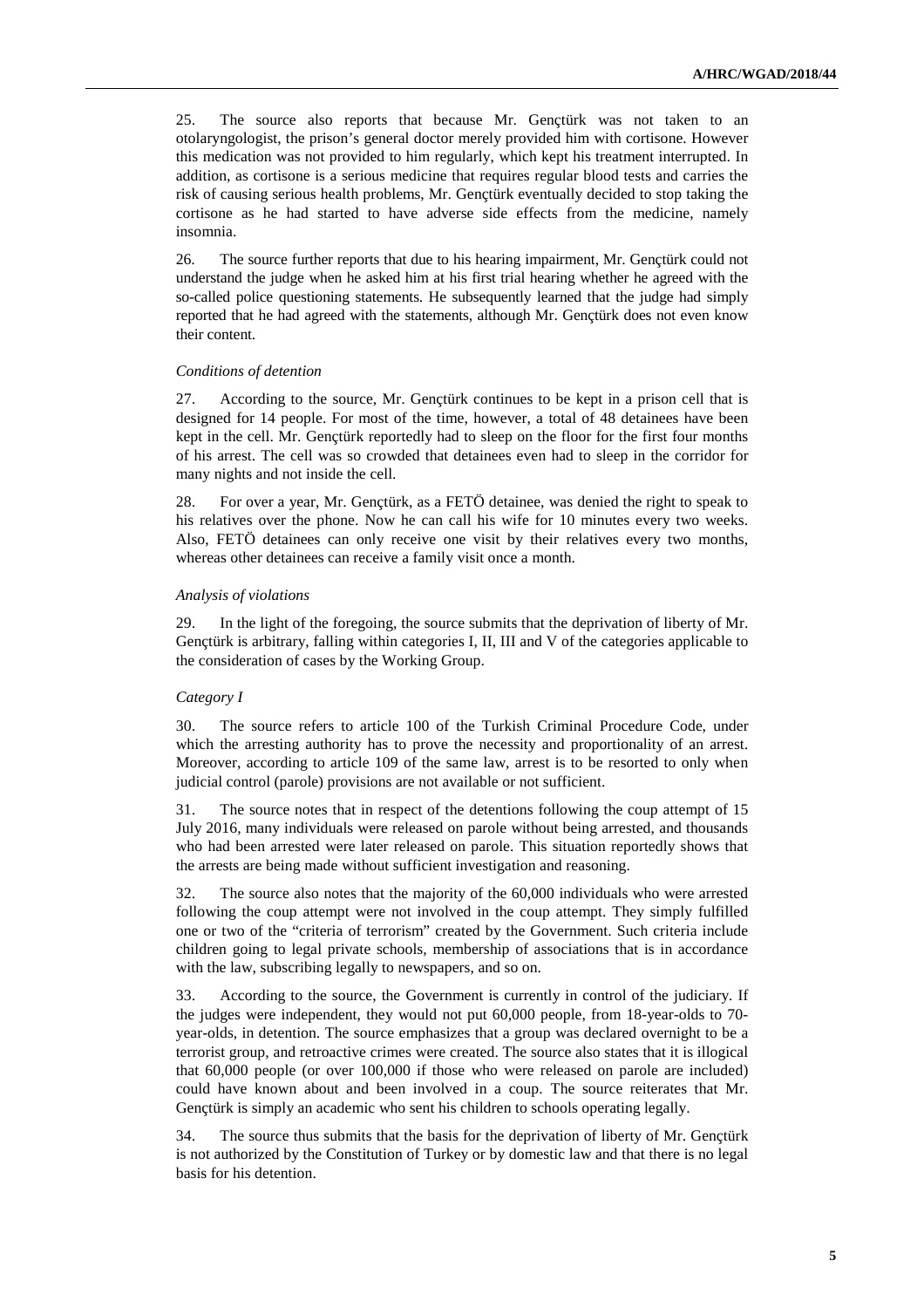#### *Category II*

35. The source also submits that article 19 of the Universal Declaration of Human Rights and article 19 of the Covenant have been breached. Mr. Gençtürk has been accused of using the ByLock communication application, the use of which was legal. The source notes that Mr. Gençtürk has not been shown any communication that he supposedly had using that application, and that the use of such a phone application cannot constitute a crime in itself. Furthermore, he was said to have used the application in November 2014, which is almost two years before the coup attempt.

#### *Category III*

36. The source further submits that article 10 of the Universal Declaration of Human Rights and article 14 of the Covenant have been breached in the present case.

37. According to article 10 of the Universal Declaration of Human Rights, everyone is entitled in full equality to a fair and public hearing by an independent and impartial tribunal, in the determination of his rights and obligations and of any criminal charge against him. However, the source submits that no single court in Turkey can act in an independent manner and that judges who do not decide in the way that the Government wants are either banished or dismissed. In such an environment, no judge can make decisions independently, thus causing prolonged periods of arrest. The source also notes that, at present, in order for an individual to become a judge, he or she needs to possess the approval of the Government.

38. In the present case, Mr. Gençtürk was held in a high-security prison for more than nine months before he first had the chance to plead his case before a court. The source reiterates that Mr. Gençtürk has lost his hearing in one ear. In this time since his arrest, he is now about to lose the hearing in his second ear as well, and he could thus not hear the judge properly during the trial hearing, but no one paid any attention to this.

39. The source also reports that, until very recently, detainees at Antalya High Security Prison, including Mr. Gençtürk, could only see their attorneys once per week for 20 minutes, and a guard would be present during the meetings, with a voice recorder. At times, attorneys had to wait for five hours before they could see their client. The source also reports that only one member of Mr. Gençtürk's family could attend his trial hearing, due to lack of space.

#### *Category V*

40. Finally, the source submits that Mr. Gençtürk was discriminated against for having a supposed affiliation to a religious group. His children attended Toros schools, which he was asked about during his interrogation and which is among the "terrorism criteria" created by the Government following the coup attempt.

#### *Response from the Government*

41. On 9 February 2018, the Working Group transmitted the allegations from the source to the Government under its regular communications procedure. The Working Group requested the Government, by 10 April 2018, to provide detailed information about the current situation of Mr. Gençtürk and to clarify the legal provisions justifying his continued detention, as well as its compatibility with the obligations of Turkey under international human rights law, and in particular with regard to the treaties ratified by Turkey. Moreover, the Working Group called upon the Government to ensure his physical and mental integrity.

### *Background*

42. In its reply of 10 April 2018, the Government refers to its previous responses to communications from the Working Group and underlines the terrorism threats faced by Turkey, the grave nature of the coup attempt of 15 July 2016 and the measures taken. For reference, the Government submits background information regarding the Fetullahist Terrorist Organization/Parallel State Structure (FETÖ/PDY), as well as on the measures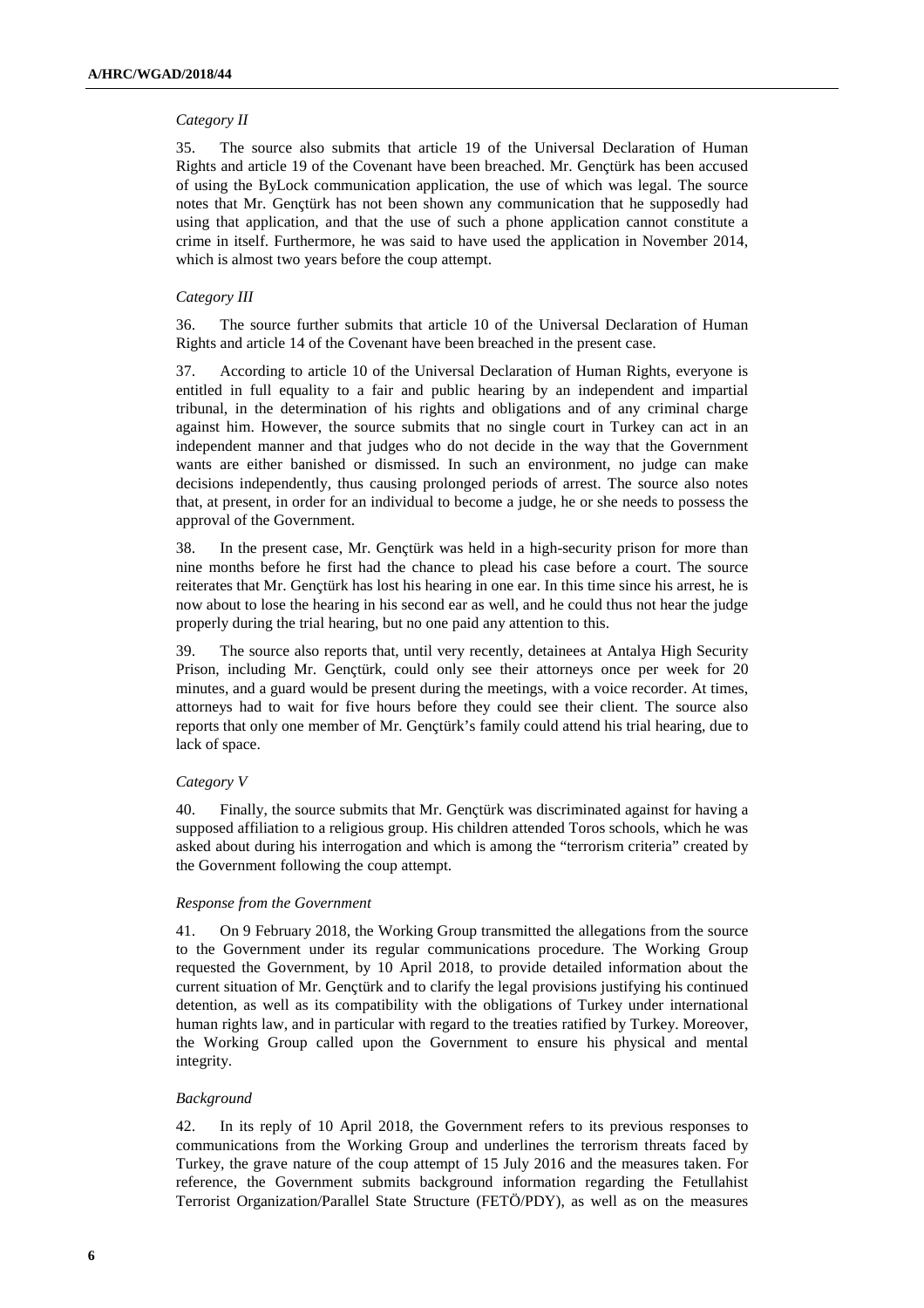taken against it, along with other terrorist organizations. The Government explains that FETÖ/PDY is an armed terrorist organization established by Fetullah Gülen which aims to suppress, debilitate and direct all the constitutional institutions, to overthrow the elected President and Government of Turkey, and, by dismantling the constitutional order, to establish an oppressive and totalitarian system by means of force, violence, threats, blackmailing and other unlawful means.

43. The Government explains that, taking the existing conditions into account, and in order to combat FETÖ/PDY effectively, in line with the recommendation of the National Security Council, by a decision of the Council of Ministers, a nationwide state of emergency was declared from 21 July 2016 for three months, pursuant to article 120 of the Constitution and article 3/1-b of Law No. 2935 on states of emergency.

44. The Government notes that, with a view to ensuring continuity of the effective implementation of measures for the protection of Turkish democracy, of the principle of the rule of law and of the rights and freedoms of citizens, the Council of Ministers decided to extend the state of emergency on several occasions, and each decision was upheld by the Grand National Assembly of Turkey.

45. In that context, the Government of Turkey resorts to the right of derogation from the obligations in the Convention for the Protection of Human Rights and Fundamental Freedoms (European Convention on Human Rights) and the Covenant. Notification of derogation from those obligations was submitted to the Council of Europe in accordance with article 15 of the European Convention on Human Rights and to the Secretariat of the United Nations in accordance with article 4 of the Covenant.

46. The Government emphasizes that it is fully aware of its obligations under international conventions and is acting in full respect for democracy, human rights and the principle of the rule of law, that due respect is being shown for fundamental rights and freedoms, and that the rule of law is being strictly observed. The principles of necessity, proportionality and legality have been sensitively complied with as regards the measures taken under the state of emergency in the aftermath of the attempted coup.

47. The Government notes that the general provisions of the Code of Criminal Procedure remain in effect. In that respect, taking into consideration the large number of those involved in the attempted coup and of members of terrorist organizations, the maximum duration of police custody has been raised to 30 days by decree law, which will be limited to the duration of the state of emergency. The purpose of this measure is to allow statements to be taken in a proper manner and to collect evidence for and against the suspects, thus fulfilling the obligation of the State to conduct effective investigations.

48. The Government also emphasizes that persons in custody, their defendants, or their legal representatives, spouses or blood relatives of the first or second degree, can apply to the Criminal Magistrates' Office against the order of the Public Prosecutor, to request immediate release, in accordance with article 91 (5) of the Code of Criminal Procedure. The maximum period of detention is reserved for offences against State security, constitutional order, national defence, State secrets and to terror and collective violence offences. However, the 30-day upper limit for the custody period has never been applied in full and the vast majority of suspects have remained in custody for four or five days. In addition, legal assistance is provided during police custody and health reports are obtained upon entry into and release from custody.

49. Given changing circumstances, the length of the extended custody period has been reviewed. Under Decree Law No. 684, the maximum duration of police custody has been reduced to seven days. It can be extended for another seven days only by a decision of a public prosecutor, taking into account difficulties in collecting evidence, or a large number of suspects.

#### *Circumstances of the case*

50. In relation to the present case, the Government submits that an investigation was initiated by the Antalya Chief Public Prosecutor's Office against Mr. Gençtürk on the charge of "being member of a terrorist organization", in accordance with article 314 of the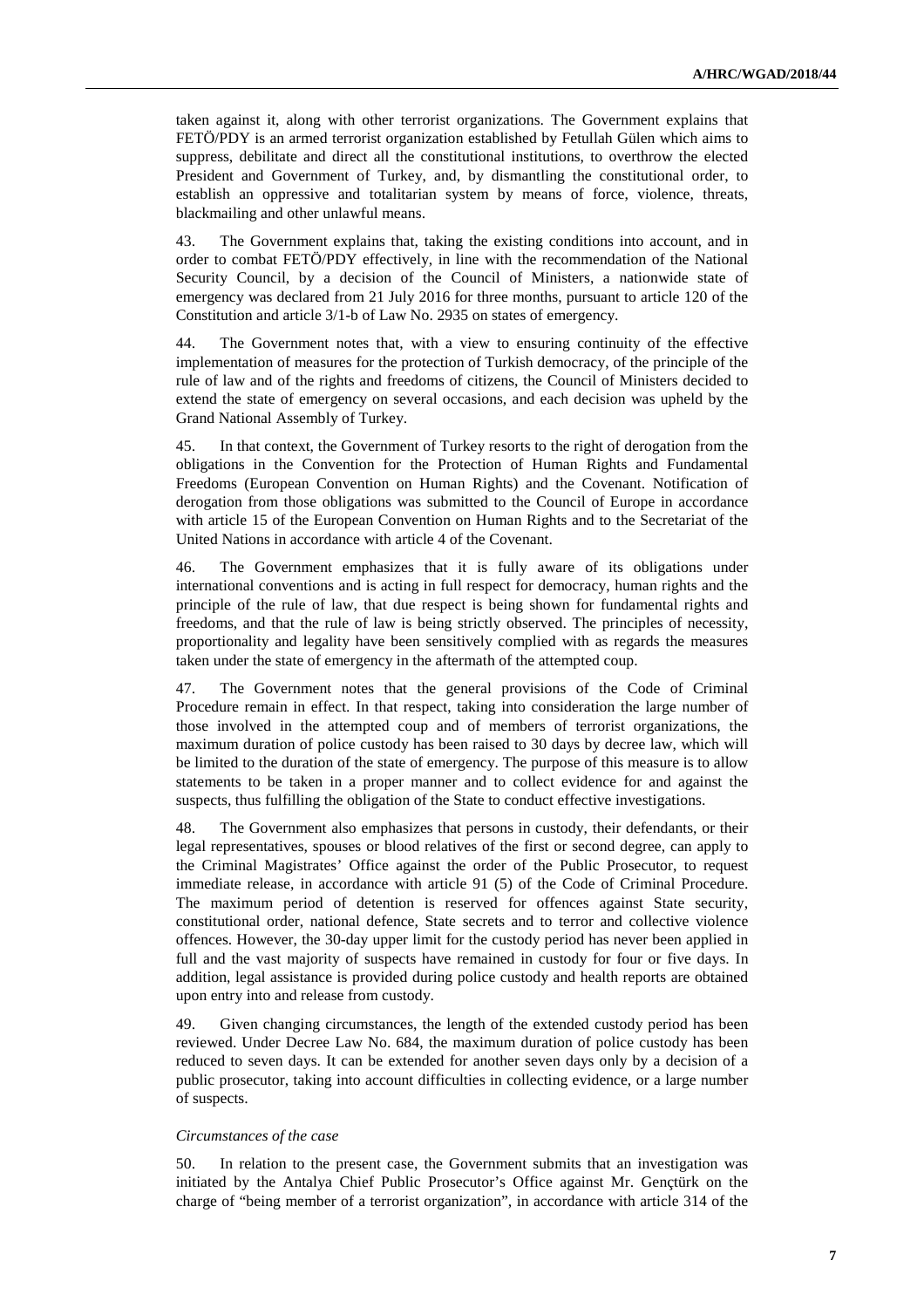Criminal Code (Law No. 5237). Mr. Gençtürk was taken into custody on 29 July 2016 by order of the Antalya Chief Public Prosecutor's Office. During the custody, he was informed about the charges against him and his rights under the current legislation. He also benefited from the right to inform his relatives that he had been taken into custody. He met with his defence counsel during the custody. He gave a statement in the presence of his defence counsel at Antalya Police Headquarters on 8 August 2016. In his statement, he denied the accusations.

51. On 15 August 2016, Mr. Gençtürk was taken into custody on the charge of membership of an armed terrorist organization, by the Fifth Criminal Magistrate of Antalya. The arrest warrant contained the reasons for the arrest, such as the availability of concrete facts leading to strong suspicion that the suspect had committed the crime of being a member of a terrorist organization, the status of the available evidence and the existence of strong suspicion regarding possible escape by the defendant.

52. The Government indicates that the detention of Mr. Gençtürk was reconsidered by the Antalya Criminal Magistrates' Office multiple times, namely on 10 September 2016, 7 October 2016, 4 November 2016, 1 December 2016, 29 December 2016, 26 January 2017, 15 February 2017 and 14 March 2017, and continuation of his detention was decided upon, taking into account the existence of a strong suspicion that the suspect had committed the crime as the information and documents contained in the file indicated, and the nature and the type of the crime he had been charged with, as well as the lower and upper limits of the sentences provided by law for such crimes.

53. On 15 March 2017, a criminal case against Mr. Gençtürk was initiated by the Antalya Eighth Assize Court, with investigation No. 2017/18665 and case No. 2017/230. It is stated in the indictment that Mr. Gençtürk is suspected of committing the crime of being a member of an armed terrorist organization indicated in article 314/2 of the Criminal Code. The indictment also included detailed information on the FETÖ/PDY terrorist organization, as well as the finding that Mr. Gençtürk used the ByLock communication application which was used by FETÖ/PDY members to contact each other.

54. According to the Government, the indictment regarding Mr. Gençtürk was accepted by the Antalya Eighth Assize Court on 31 March 2017. The confidentiality during the investigation period was thus automatically removed.

55. During the trial process, which started after the acceptance of the indictment, hearings took place on 13 June 2017, 14 November 2017, 9 February 2018, 20 February 2018 and 19 April 2018.

56. Mr. Gençtürk's lawyer reportedly participated in all hearings in which Mr. Gençtürk appeared, so Mr. Gençtürk benefited from legal assistance in those hearings. During the period of prosecution, Mr. Gençtürk objected to the decisions rendered by the court regarding detention. The Ninth Assize Court assessed such objections and dismissed them on 7 August 2017, 25 August 2017, 30 October 2017 and 13 December 2017.

57. In respect of the allegation that the detention of Mr. Gençtürk and the subsequent proceedings were unlawful or arbitrary, the Government emphasizes that, during the investigation period, no objection was raised by Mr. Gençtürk or his lawyer against the decisions about him being arrested or taken into custody or about the custody period being extended, and Mr. Gençtürk has not filed a compensation claim under article 141 and subsequent articles of the Criminal Procedure Code relating to the legality of the detention.

58. The Government argues that Mr. Gençtürk made an individual application to the Constitutional Court, claiming that the criteria in the legislation for implementation of the measure of arrest were not met, decisions regarding detention and review of detention were taken without reasoning being provided, his properties were seized in an unfair manner and his right of defence was restricted.

59. The Constitutional Court assessed the application on 29 December 2017 and found the application inadmissible, on the grounds that the allegation regarding violation of the right of personal liberty and security did not have a basis and legal remedies had not been exhausted in terms of the claims of violations of other rights.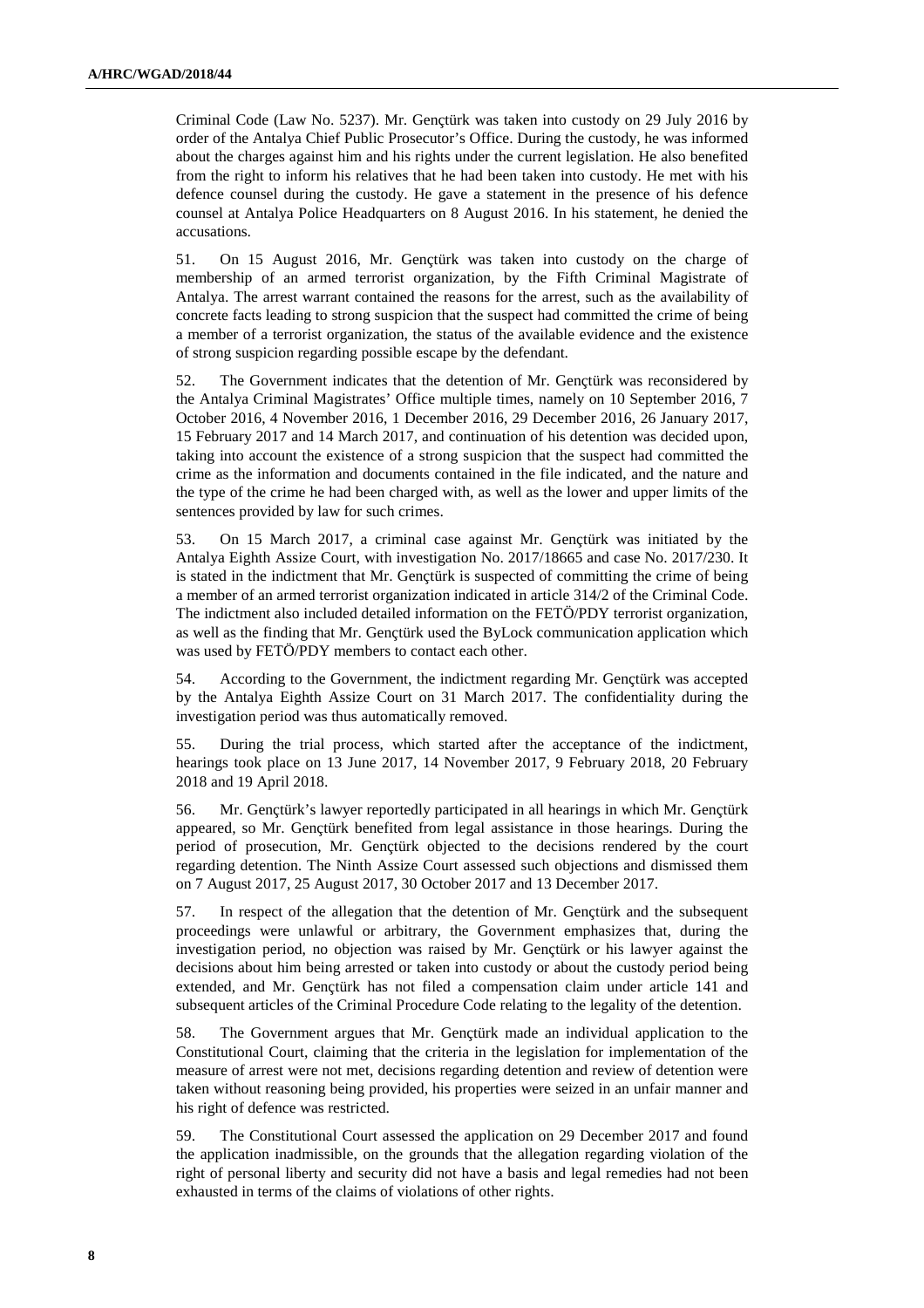60. In terms of the allegation regarding violation of the right of personal liberty and security, in its decision the Constitutional Court took into account that, according to the indictment, Mr. Gençtürk was a user of the ByLock application and the features of that application, and underlined that using or downloading the "ByLock" application may be assessed by the investigating authorities as an indication of a relationship with FETÖ/PDY.

61. The Government further submits that Mr. Gençtürk remained in custody for 18 days from 29 July to 15 August 2016. Immediately after the coup attempt, due to the unforeseeable increase in the number of people taken into custody, the custody period was extended for up to 30 days, by the relevant decree law. In the present case, although the specific conditions were taken into account, it is evident that a shorter custody period was implemented. Mr. Gençtürk did not lodge an appeal, although he had the legal right to appeal before the judge against the custody. Considering the fact that there were a large number of people from the FETÖ/PDY terrorist organization against whom investigations were conducted, the fact that many people were taken into custody within the scope of the same investigation, as well as the seriousness and complex nature of the offences they were charged with, it was assessed that the period of custody was proportional and in accordance with international conventions.

62. Mr. Gençtürk was reportedly notified of the charges against him. He gave a statement in the presence of his lawyer and he was therefore able to exercise his rights of defence and legal assistance while in custody.

63. In this context, the Government underlines that all decisions regarding arrest, custody and detention in respect of Mr. Gençtürk were given with reasoning by independent judges. These decisions are not arbitrary and do not contain any explicit failures of discretion. Furthermore, Mr. Gençtürk did have the right to appeal against those decisions.

64. The Government especially emphasizes the findings in the indictment regarding Mr. Gençtürk, including the finding that he had used the ByLock communication application, which was used by FETÖ/PDY members to contact each other. In this respect, the Government submits information about the ByLock programme and the intensive use of this application as a communication tool by the members of the FETÖ/PDY terrorist organization, and it refers to various verdicts passed by national courts.

65. Taking into account all the elements specified above, the Government submits that it was concluded that the ByLock application was available particularly for the members of the FETÖ/PDY terrorist organization. Use of the application constitutes strong suspicion of membership, connection or affiliation with the FETÖ/PDY terrorist organization.

66. Regarding the present allegations, the Government submits that a criminal case has been initiated against Mr. Gençtürk, and that the charges against him are based on concrete evidence. Furthermore, the Government insists that considering the conditions of the state of emergency, the duration for which Mr. Gençtürk was in custody and detention should be accepted as reasonable. Taking into account the declaration of derogation, it is assessed that the process through which Mr. Gençtürk was arrested and taken into custody is not ungrounded or arbitrary.

67. Finally, the Government submits that the Constitutional Court assessed Mr. Gençtürk's allegations. The court examined Mr. Gençtürk's similar complaints and decided that they were manifestly ill-founded. This decision was issued with justified reasoning. In this context, the decisions of the national authorities are not arbitrary and do not contain any failures of discretion.

68. The Government thus concludes that the investigation regarding Mr. Gençtürk is based on concrete accusations and evidence. The allegation that he was taken into custody and detained on account of his opposing views is aimed at misleading the Working Group, and it is accordingly manifestly ill-founded.

#### *Further information from the source*

69. On 11 April 2018, the response from the Government was transmitted to the source for further comments. The source provided its response on 18 April 2018.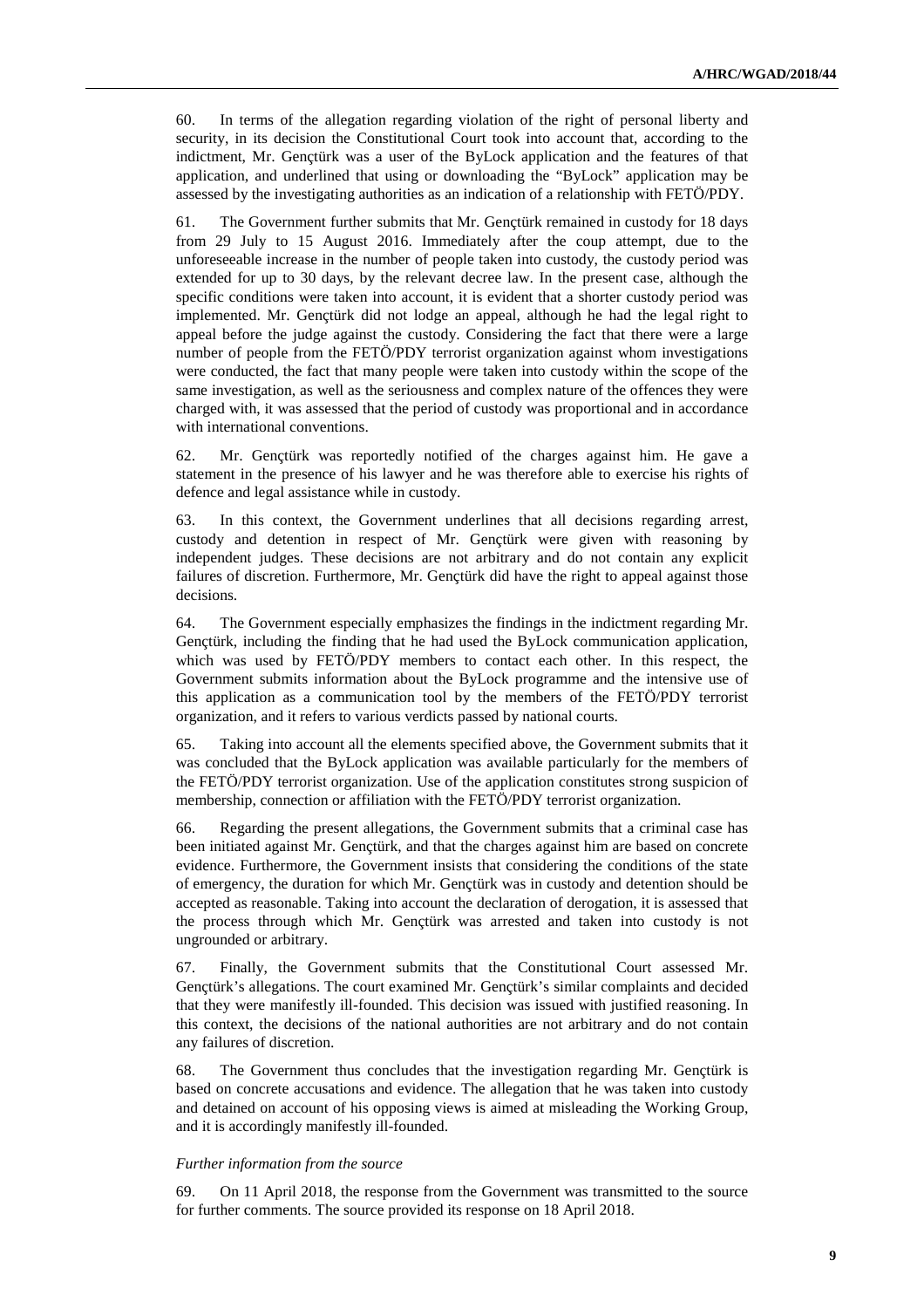#### **Discussion**

70. The Working Group thanks the source and the Government for their submissions. The Working Group appreciates the cooperation and engagement of both parties in this matter.

71. At the outset, the Working Group would like to stress that the procedural rules to handle communications from sources and the responses of Governments are contained in its methods of work (A/HRC/36/38) and in no other international instrument that the parties might consider applicable. In that regard, the Working Group would like to clarify that in its methods of work, there is no rule applicable that impedes consideration of communications due to a lack of exhaustion of domestic remedies in the country concerned. Sources thus have no obligation to exhaust domestic remedies before sending a communication to the Working Group.<sup>1</sup>

72. As a further preliminary issue, the Working Group notes that the Government of Turkey argues that the situation of Mr. Gençtürk falls within the scope of the derogations that it has made under the Covenant. On 21 July 2016, the Government of Turkey informed the Secretary-General that it had declared a state of emergency for three months, in response to the severe dangers to public security and order, amounting to a threat to the life of the nation within the meaning of article 4 of the Covenant. The Government of Turkey stated that the measures taken might involve derogation from its obligations under articles 2 (3), 9, 10, 12, 13, 14, 17, 19, 21, 22, 25, 26 and 27 of the Covenant.<sup>2</sup>

73. While acknowledging the notification of those derogations, the Working Group emphasizes that, in the discharge of its mandate, it is also empowered under paragraph 7 of its methods of work to refer to the relevant international standards set forth in the Universal Declaration of Human Rights, and to customary international law. Moreover, in the present case, articles 9 and 14 of the Covenant are the most relevant to the case of Mr. Gençtürk. As the Human Rights Committee has stated in its general comments No. 35 (2014) on liberty and security of person and No. 32 (2007) on the right to equality before courts and tribunals and to a fair trial, States parties derogating from articles 9 and 14 must ensure that such derogations do not exceed those strictly required by the exigencies of the actual situation.

74. The source has submitted that the detention of Mr. Gençtürk is arbitrary and falls under categories I, II, III and V of the Working Group. While not specifically addressing the categories, the Government denies these submissions and argues that the detention of Mr. Gençtürk was not arbitrary. The Working Group shall proceed to examine the submissions under each of the categories in turn.

75. The Working Group recalls that it considers a detention to be arbitrary and falling under category I if the detention lacks legal basis. In the present case, the Working Group must therefore examine the circumstances of Mr. Gençtürk's arrest. To this end, the Working Group notes that he was arrested on 29 July 2016 and both the source and the Government have advised that an arrest warrant was presented at the time of arrest. However, the source has submitted that Mr. Gençtürk was held at the police station for 18 days and that for the first five days he was not allowed to talk to anyone, not even his lawyer. The Working Group observes that, while not mentioning specific dates, the Government has argued that Mr. Gençtürk was informed of the charges against him, was able to inform his family of his whereabouts and met with his lawyer.

76. The Working Group observes that the submissions by the source appear to reveal a prima facie case of incommunicado detention for the first five days of Mr. Gençtürk's detention. The Working Group is mindful that the Government has chosen not to address these allegations specifically.

<sup>&</sup>lt;sup>1</sup> See also opinions Nos. 11/2000, 19/2013, 38/2017, 8/2018, 42/2018 and 43/2018.

<sup>2</sup> See depositary notification C.N.580.2016.TREATIES-IV.4 of 11 August 2016 (notification under article 4 (3): Turkey), available at https://treaties.un.org/doc/Publication/CN/2016/CN.580.2016- Eng.pdf.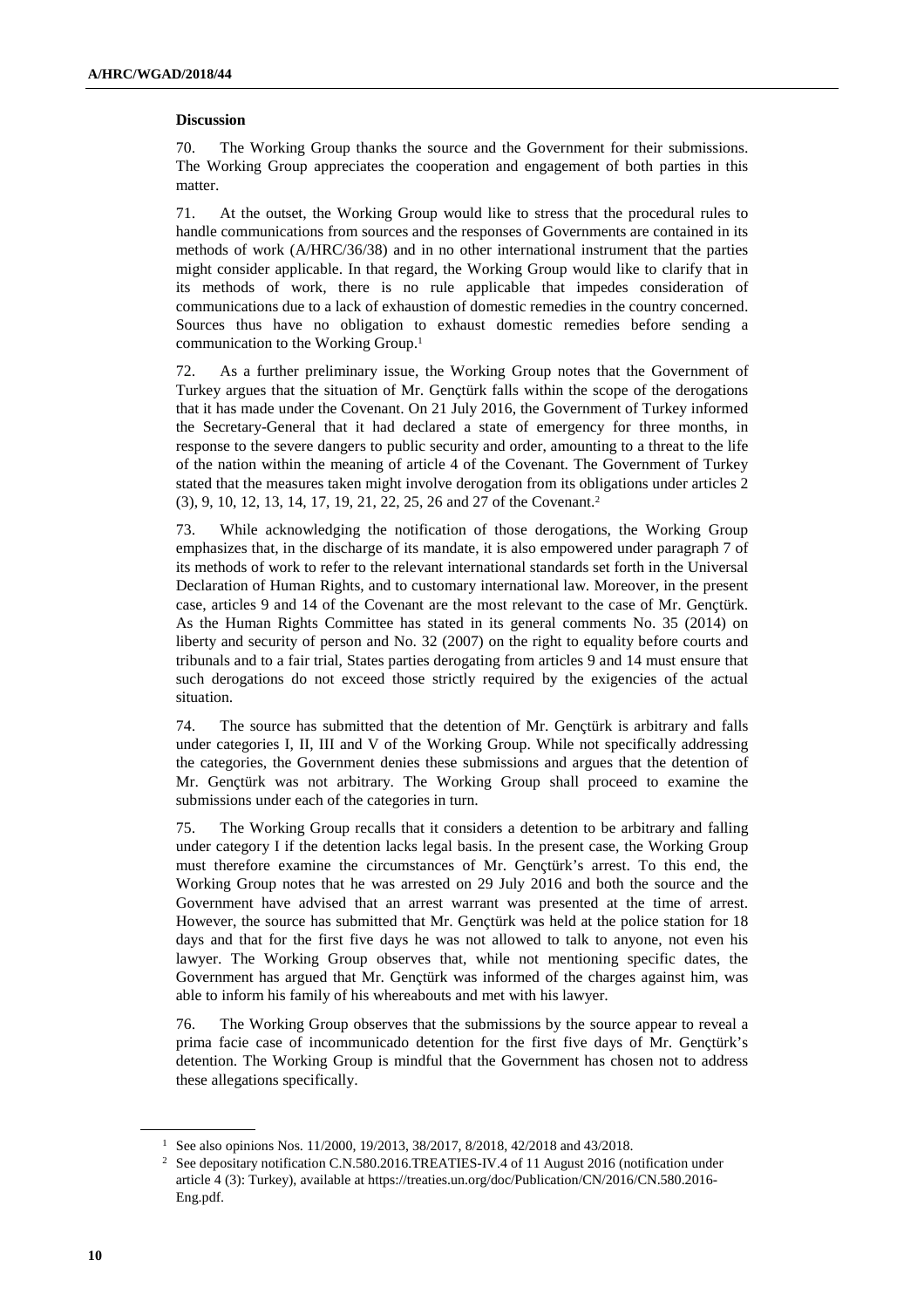77. As the Working Group has consistently found, holding persons incommunicado violates their right to be brought before a court under article 9 (3) of the Covenant and to challenge the lawfulness of their detention before a court under article 9 (4) of the Covenant.<sup>3</sup> This view is consistent with that of the Human Rights Committee, which in its general comment No. 35 has argued that "incommunicado detention that prevents prompt presentation before a judge inherently violates paragraph 3" (of article 9).<sup>4</sup> The Working Group recalls that judicial oversight of detention is a fundamental safeguard of personal liberty<sup>5</sup> and is essential in ensuring that detention has a legal basis. Given that Mr. Gençtürk was unable to contact anyone and especially his lawyer, which is an essential safeguard to ensure the ability of any detainee to personally challenge their detention, his right to an effective remedy under article 8 of the Universal Declaration of Human Rights and article 2 (3) of the Covenant was also violated.

78. The Working Group notes the apparent dispute between the source and the Government as to whether Mr. Gençtürk was allowed to meet with his lawyer during the first five days of his detention. In determining whether Mr. Gençtürk's deprivation of liberty is arbitrary, the Working Group has regard to the principles established in its jurisprudence to deal with evidentiary issues. If the source has presented a prima facie case for breach of international requirements constituting arbitrary detention, the burden of proof should be understood to rest upon the Government if it wishes to refute the allegations. Mere assertions by the Government that lawful procedures have been followed are not sufficient to rebut the source's allegations (see A/HRC/19/57, para. 68).

79. In the present case, the Working Group observes that not only has the Government failed to specifically respond to the allegations submitted by the source regarding the initial days of Mr. Gençtürk's detention, but it has also failed to produce any documentary evidence confirming the contacts of Mr. Gençtürk with his lawyer from the outset of his detention. The Working Group is mindful that the Government should have had possession of such documents. On that basis, the Working Group must conclude that the detention of Mr. Gençtürk for the first five days was arbitrary, as he was denied the right to challenge the legality of his detention in breach of article 9 (3) of the Covenant, and that his detention for the said period therefore falls under category I.

80. The source has further argued that the detention of Mr. Gençtürk falls under category II, as his arrest and detention were a result of his exercise of his rights under article 19 of the Universal Declaration of Human Rights and article 19 of the Covenant. The Government denies these allegations, arguing that the arrest and detention of Mr. Gençtürk were based solely on his criminal activity as a member of the FETÖ/PDY terrorist organization.

81. In the present case, the Working Group observes that the core of the allegations against Mr. Gençtürk is his alleged alliance with the Gülen group, which, according to the Government, stems from him having downloaded and used the ByLock application on his phone. The Government has made detailed submissions about how this application was used by the FETÖ/PDY terrorist organization. However, the Working Group observes that while these explanations are rather broad and relate to the general usage of ByLock by FETÖ/PDY, they do not provide any detailed explanation as to how the alleged used of this application by Mr. Gençtürk could be equated with a criminal act.

82. The Working Group takes note of the report by the Office of the United Nations High Commissioner for Human Rights on the impact of the state of emergency on human rights in Turkey. This report examined the impact of various decrees issued by the Government of Turkey which served as a basis for the dismissal of large numbers of security, military and police officers, teachers, academics, civil servants and health sector personnel, and concluded that:

<sup>3</sup> See, for example, opinions Nos. 45/2017, 46/2017, 79/2017, 11/2018 and 35/2018.

<sup>4</sup> See para. 35.

<sup>5</sup> See para. 3 of the United Nations Basic Principles and Guidelines on Remedies and Procedures on the Right of Anyone Deprived of Their Liberty to Bring Proceedings Before a Court.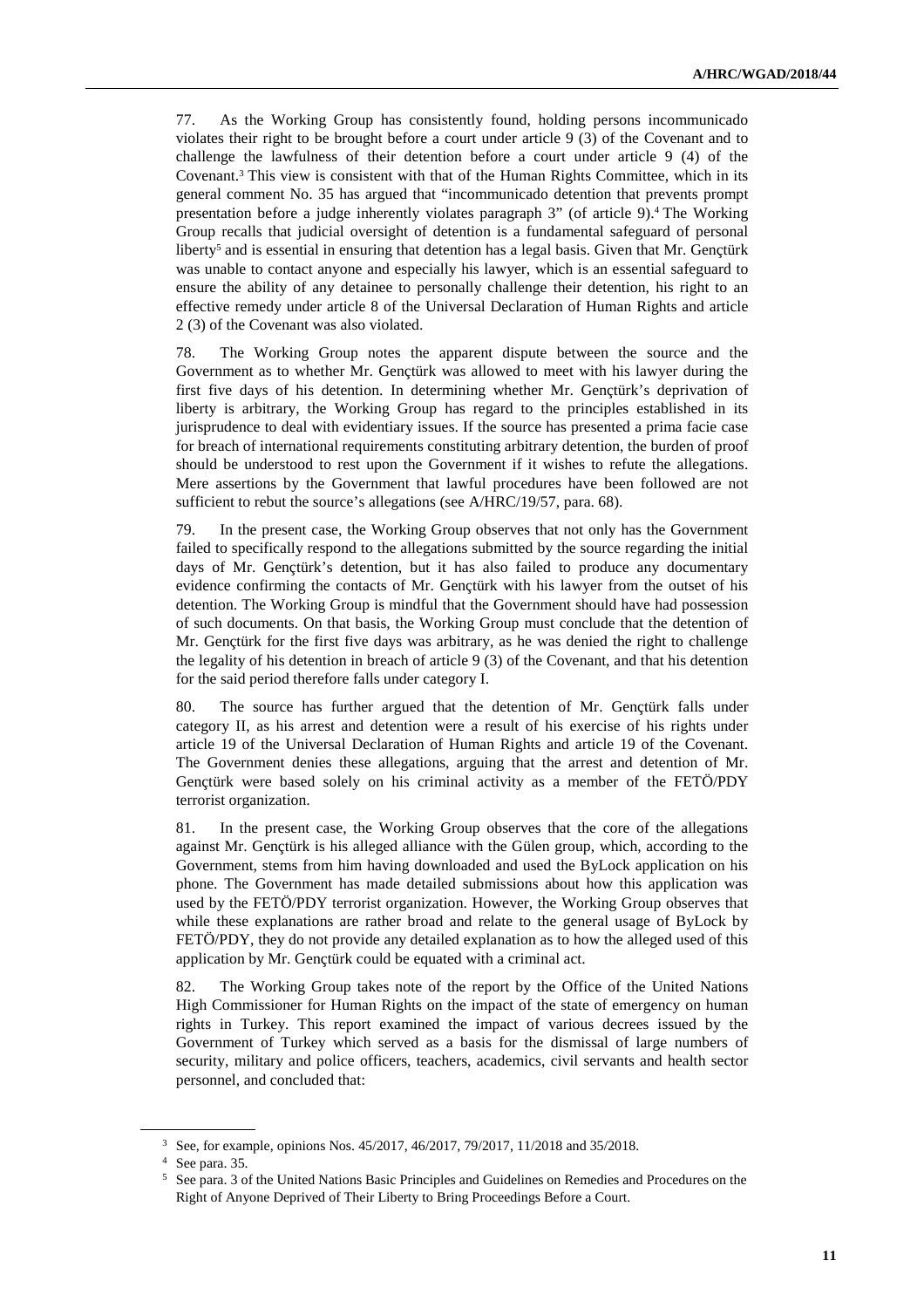The decrees do not establish clear criteria used to assess links of the dismissed individuals to the Gülenist network. As a result, dismissals have been ordered on the basis of a combination of various elements, such as making monetary contributions to the Asya bank and other companies of the "Parallel State Organization", being a member of a trade union or association linked to the Gülenist network, or using the messenger application ByLock and other encrypted messaging programmes. The dismissals may also be based on reports by the police or secret service about some individuals, analysis of social media contacts, donations, websites visited, or sending children to schools associated with the Gülenist network. Information received from colleagues or neighbours, or subscription to Gülenist periodicals, could also be used as criteria for dismissals.<sup>6</sup>

83. The Working Group notes that the case of Mr. Gençtürk appears to follow the pattern described in this report.

84. The Working Group is mindful of the state of emergency that was declared in Turkey. However, while the National Security Council of Turkey had already designated FETÖ/PDY (the Gülen group) as a terrorist organization in 2015, the fact that this organization was ready to use violence had not become apparent to Turkish society at large until the coup attempt of July 2016. In this respect, the Working Group refers to a memorandum by the Council of Europe Commissioner for Human Rights. <sup>7</sup> The Commissioner also pointed out that there was a need, "when criminalizing membership and support of this organization, to distinguish between persons who engaged in illegal activities and those who were sympathizers or supporters of or members of legally established entities affiliated with the movement, without being aware of its readiness to engage in violence".<sup>8</sup>

85. The Working Group observes that the core of the allegations against Mr. Gençtürk is his alleged alliance with the Gülen group in 2013 which is said to have been manifested mainly through the use of the ByLock application. The Working Group notes the failure on the part of the Government of Turkey to show how the mere use of such a regular communication application as ByLock by Mr. Gençtürk constituted an illegal criminal activity. Noting the widespread reach of the Fethullah Gülen movement, as documented in the report of the Council of Europe Commissioner for Human Rights cited, "it would be rare for a Turkish citizen never to have had any contact or dealings with this movement in one way or another".<sup>9</sup> The Working Group also takes note of the report of the Special Rapporteur on the promotion and protection of the right to freedom of opinion and expression, who visited Turkey in November 2016 and recorded numerous cases of arrests based purely on the presence of ByLock on the accused's computer and on ambiguous evidence.<sup>10</sup>

86. In fact, it appears to the Working Group that even if Mr. Gençtürk did use the ByLock application, an allegation that he denies, it would have been mere exercise of his right to freedom of expression. To this end, the Working Group notes that freedom of opinion and freedom of expression as expressed in article 19 of the Covenant are indispensable conditions for the full development of the person; they are essential for any society, and indeed, constitute the foundation stone for every free and democratic society.<sup>11</sup> According to the Human Rights Committee, no derogations can be made to freedom of

<sup>6</sup> Office of the United Nations High Commissioner for Human Rights (OHCHR), "Report on the impact of the state of emergency on human rights in Turkey, including an update on the South-East", January–December 2017 (March 2018).

 $\frac{7}{10}$  Memorandum on the human rights implications of the measures taken under the state of emergency in Turkey, CommDH(2016)35 (7 October 2016).

<sup>8</sup> Ibid., para. 21.

<sup>9</sup> Ibid., para. 20.

<sup>10</sup> A/HCR/35/22/Add.3, para. 54.

<sup>&</sup>lt;sup>11</sup> Human Rights Committee, general comment No. 34 (2011) on the freedoms of opinion and expression, para. 2.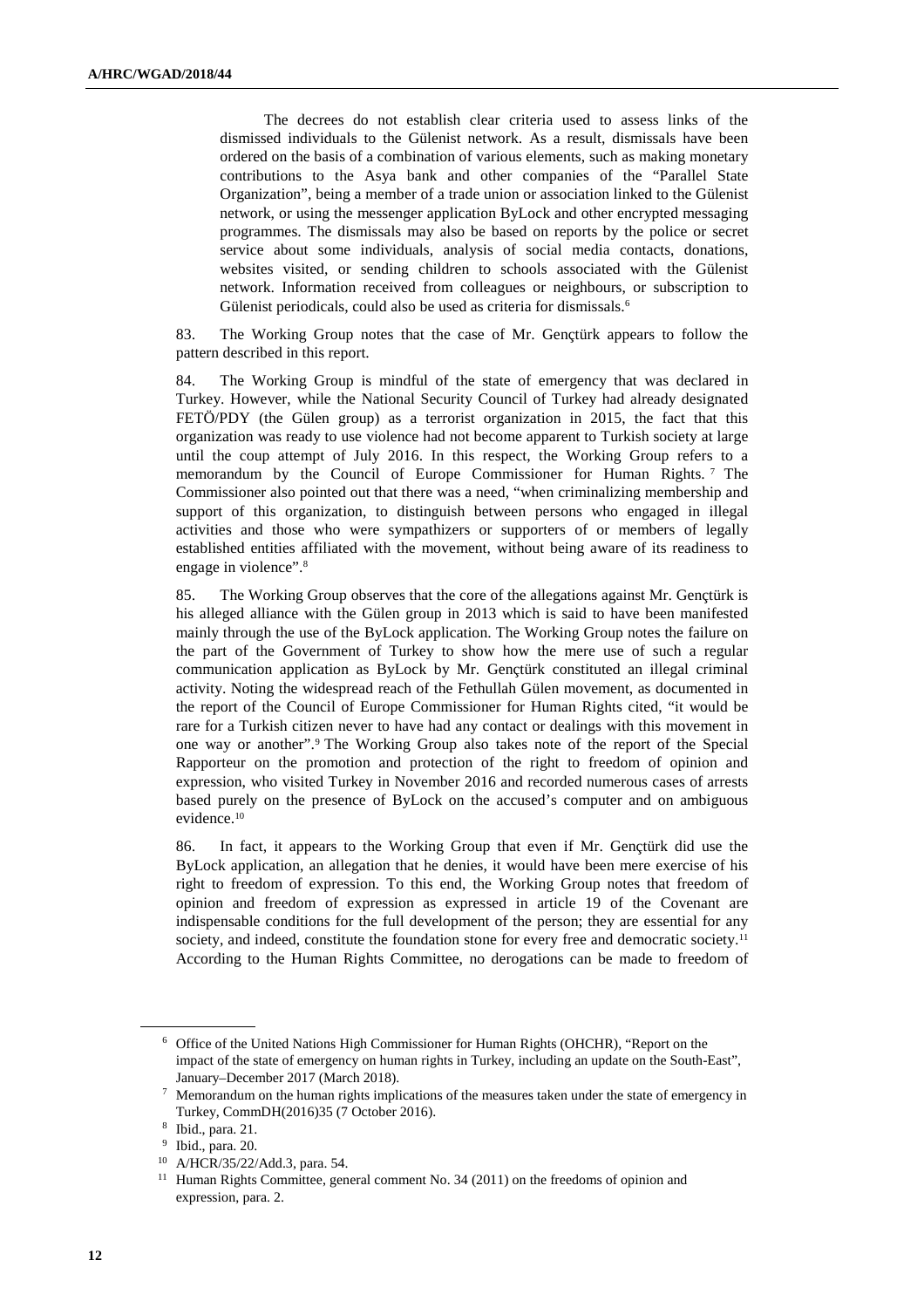opinion because "it can never become necessary to derogate from it during a state of emergency".<sup>12</sup>

87. The Working Group notes that freedom of expression includes the right to seek, receive and impart information and ideas of all kinds, regardless of frontiers, and that this right includes the expression and receipt of communications of every form of idea and opinion capable of transmission to others, including political opinions.13 Moreover, article 19 (2) of the Covenant protects all forms of expression and the means of their dissemination, including all forms of audiovisual as well as electronic and Internet-based modes of expression.<sup>14</sup>

88. The Working Group therefore concludes that the arrest and detention of Mr. Gençtürk resulted from his exercise of the rights guaranteed by article 19 of the Universal Declaration of Human Rights and article 19 of the Covenant, falling under category II.

89. Given its finding that the deprivation of liberty of Mr. Gençtürk is arbitrary under category II, the Working Group wishes to emphasize that no trial of Mr. Gençtürk should have taken place. However, the trial did take place and the source has submitted that there were severe violations of his fair trial rights and that his subsequent detention therefore falls under category III.

90. The source has argued that Mr. Gençtürk's detention is arbitrary and falls under category III as, since the coup attempt, not a single court in Turkey has been able to act in an independent manner, and judges who do not decide in the way that the Government wants are either banished or dismissed. This allegedly creates an environment in which no judge can decide independently, leading to prolonged periods of detention. Moreover, Mr. Gençtürk was held in a high-security prison for more than nine months before he first had the chance to plead his case before a court. The source also submits that Mr. Gençtürk has a serious hearing impairment, and he could thus not hear the judge properly during the trial hearing, but no one paid any attention to this. Finally, the source reports that, until very recently, detainees at Antalya High Security Prison, including Mr. Gençtürk, could only see their attorneys once per week for 20 minutes, and that a guard would be present during the meetings, with a voice recorder. The Working Group observes that the Government, in its reply, has failed to address any of these allegations.

91. In relation to the allegation made by the source that since the coup attempt in July 2016 no courts in Turkey have been independent and impartial, the Working Group notes the sweeping and general nature of these allegations. There is a failure on the part of the source to identify specific actions of the court that would amount to violations of the requirements of independence and impartiality in relation to the trial of Mr. Gençtürk. However, the Working Group points out that there was a strong appearance of lack of impartiality and independence on the part of the court, as it put questions to Mr. Gençtürk such as "Are you going to say something different from the others?" and the prosecutor reportedly fell asleep during the trial.

92. The Working Group also takes note of the allegation that, as Mr. Gençtürk had lost the hearing in one of his ears and the hearing in his other ear was deteriorating, he was prevented from hearing the proceedings. The Working Group observes that the Government has failed to provide any response to this allegation. The Working Group therefore finds that there was a breach of article 14 (1) of the Covenant, as the inability of Mr. Gençtürk to hear the proceedings and the failure by the court to take appropriate action to remedy the situation deprived him of a fair opportunity to participate in his trial.

93. Moreover, the Working Group also notes that the loss of hearing allegedly occurred due to denial of medical assistance while in detention, yet another allegation which the Government has failed to address. The Working Group feels obliged to remind the Government that, in accordance with article 10 of the Covenant, all persons deprived of their liberty must be treated with humanity and with respect for the inherent dignity of the

<sup>12</sup> Ibid., para. 5.

<sup>13</sup> Ibid., para. 11.

<sup>14</sup> Ibid., para. 12.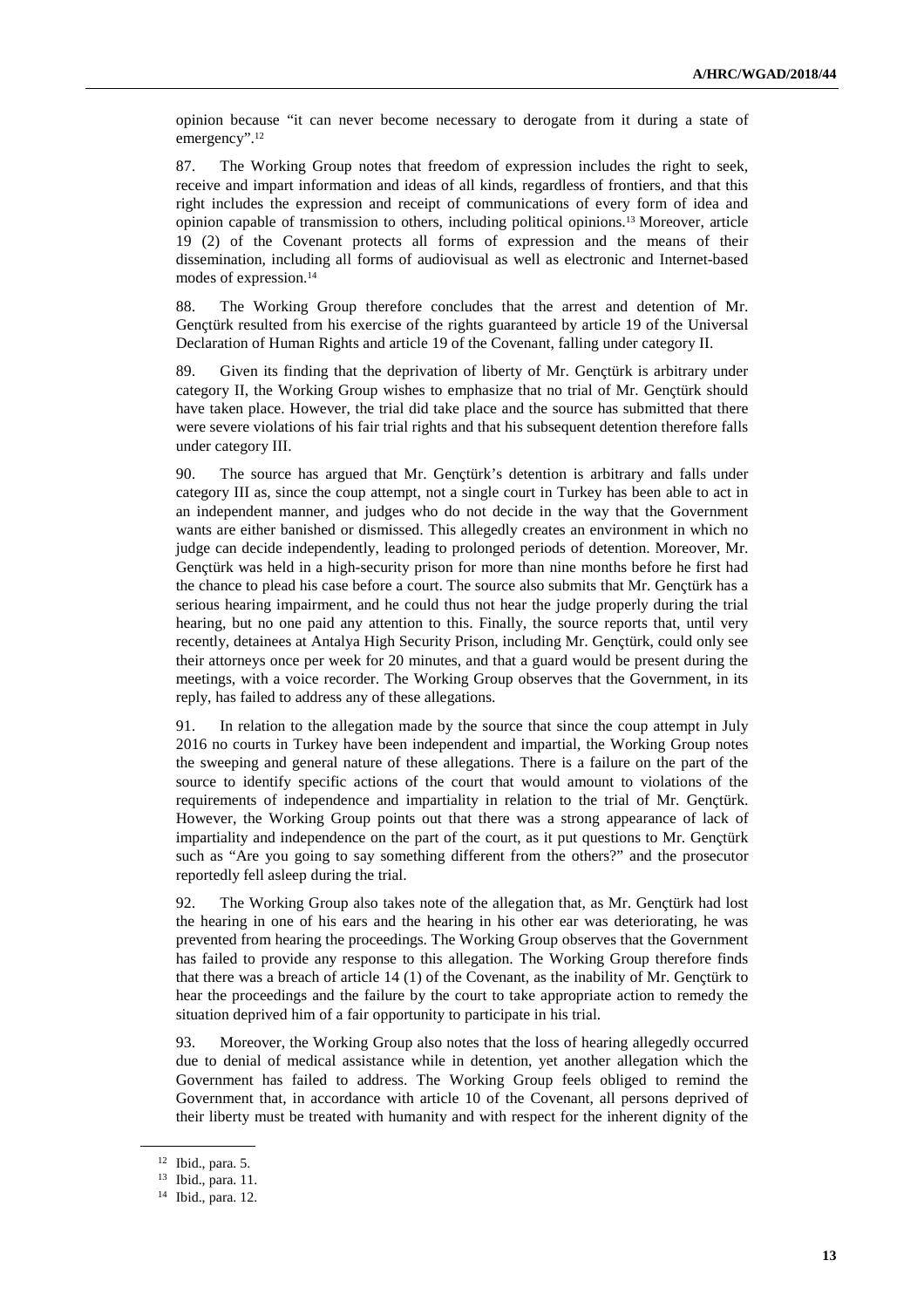human person, and that denial of medical assistance constitutes a violation of the United Nations Standard Minimum Rules for the Treatment of Prisoners (the Nelson Mandela Rules), and in particular rules 24, 25, 27 and 30.

94. The Working Group notes that the Government has also not addressed the allegations made by the source that Mr. Gençtürk and his lawyer were denied access to the full case file and that evidence from secret witnesses was heard during the trial, in the absence of Mr. Gençtürk.

95. The Working Group therefore considers that the failure of the Government to allow Mr. Gençtürk and his lawyer access to his case file, which had been declared as classified, is a serious violation of the principle of equality of arms as guaranteed by article 10 of the Universal Declaration of Human Rights and articles 14 (1) and 14 (3) (b) of the Covenant — to have a fair hearing and to have adequate time and facilities for the preparation of his defence "in full equality".15 Moreover, the Government did not submit any information in response to this allegation made by the source, and it has therefore not demonstrated why restricting access to classified information was necessary and proportionate in pursuing a legitimate aim, such as national security. It has also failed to demonstrate that less restrictive means, such as redacted summaries, providing copies of documents to Mr. Gençtürk for use within the detention facility, or other means of accommodation, would be unable to achieve the same result.

96. The Working Group also notes that the failure to allow the defence to examine the secret witnesses bears the hallmarks of a serious denial of equality of arms in the proceedings and is in fact a violation of article 14 (3) (e) of the Covenant.

97. The Government has also made no submissions in relation to the allegation made by the source that Mr. Gençtürk could only see his lawyer once a week for 20 minutes, and that a guard would be present during the meetings, with a voice recorder. The Working Group emphasizes that the right to communicate with counsel as encapsulated in article 14 (3) (b) of the Covenant entails the requirement that the counsel should be able to meet his or her client in private and to communicate with the accused in conditions that fully respect the confidentiality of their communications.16 Moreover, weekly meetings of a mere 20 minutes' duration cannot be said to provide an opportunity to adequately prepare for a defence in such a complex case as terrorism charges. The Working Group therefore considers that there has been a serious breach of article 14 (3) (b) of the Covenant.

98. Finally, the Working Group also notes the submission by the source that in response to the application for release made on behalf of Mr. Gençtürk, the decision delivered by the judge was a copy-and-paste decision with exactly the same decision and reasoning as was delivered to other defendants, with only the names being different. The Government had the opportunity, but has failed, to address this allegation. The Working Group notes that a failure to provide a reasoned judgment in the case of Mr. Gençtürk constitutes a breach of article 14 (5) of the Covenant, as it effectively prevents prospective appellants from enjoying the effective exercise of the right to appeal.<sup>17</sup>

<sup>15</sup> See, for example, opinions No. 89/2017, para. 56; No. 50/2014, para. 77; and No. 19/2005, para. 28 (b), in which the Working Group reached a similar conclusion on the violation of the principle of equality of arms when classified information is withheld from the defendant. See also opinions No. 18/2018 and No. 2/2018.

<sup>&</sup>lt;sup>16</sup> Human Rights Committee, general comment No. 32 (2007) on the right to equality before courts and tribunals and to a fair trial, para. 34. See also *Khomidova v. Tajikistan* (CCPR/C/81/D/1117/2002), para. 6.4; *Siragev v. Uzbekistan* (CCPR/C/85/D/907/2000), para. 6.3; and No. 770/1997, *Gridin v. Russian Federation* (CCPR/C/69/D/770/1997), para. 8.5.

<sup>&</sup>lt;sup>17</sup> See opinions Nos. 70/2017 and 2/2018. See also Human Rights Committee, general comment No. 32, para. 49; and *Kennedy v. Trinidad and Tobago* (CCPR/C/74/D/845/1998), para. 7.5; *Sextus v. Trinidad and Tobago* (CCPR/C/72/D/818/1998), para. 7.3; *Daley v. Jamaica* (CCPR/C/63/D/750/1997), para. 7.4; *Brown and Parish v. Jamaica* (CCPR/C/66/D/665/1995), para. 9.5; *Thomas v. Jamaica* (CCPR/C/65/D/614/1995), para. 9.5; and *Bennett v. Jamaica* (CCPR/C/65/D/590/1994), para. 10.5.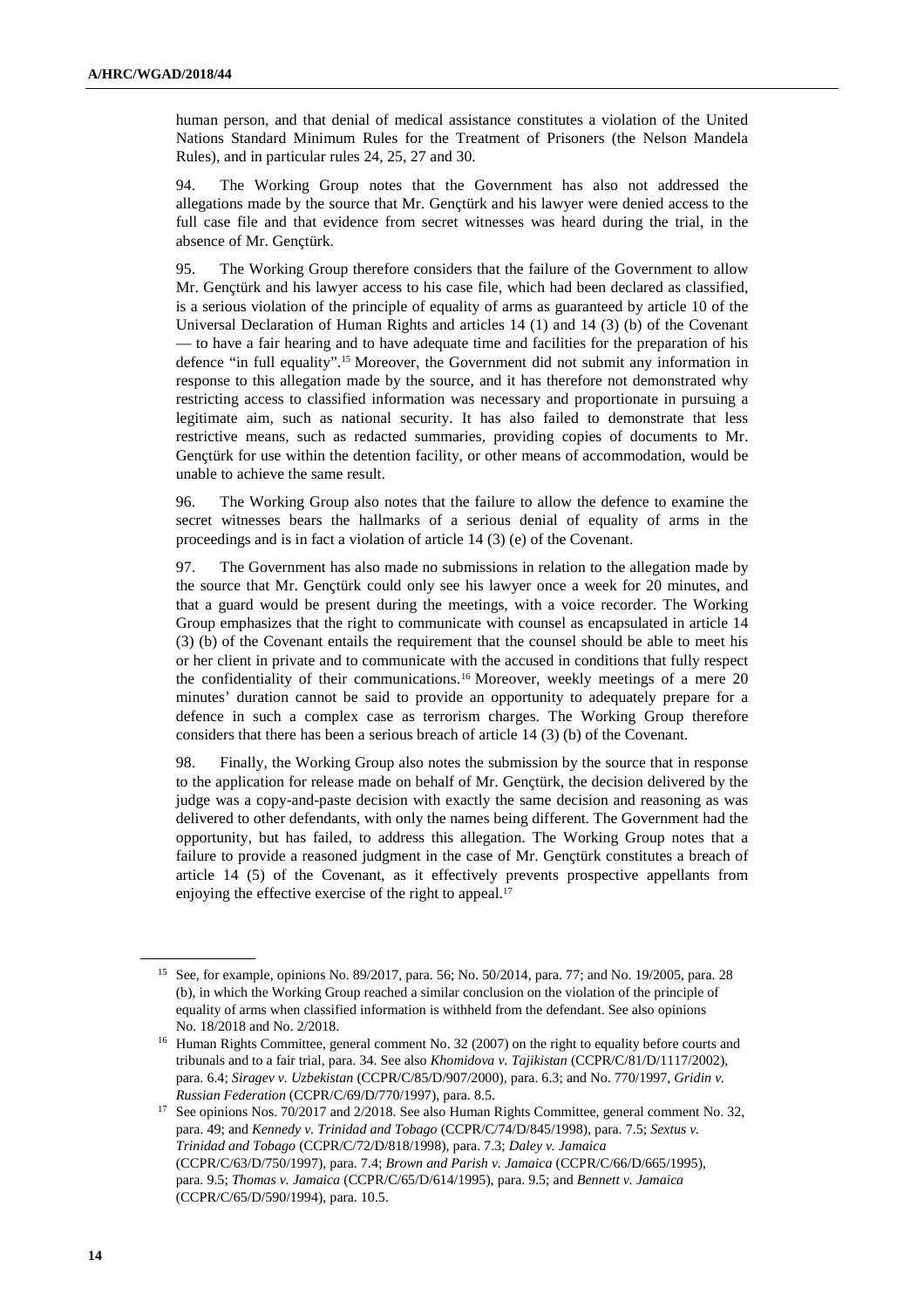99. The Working Group therefore concludes that the non-observance of the international norms relating to the right to a fair trial in the case of Mr. Gençtürk is of such gravity as to give his deprivation of liberty an arbitrary character (category III).

100. Finally, the source has submitted that the detention of Mr. Gençtürk is arbitrary and falls under category V, as his detention and trial were due to his alleged links with the Gülen group. The Government contests this, arguing that while the detention and trial of Mr. Gençtürk were indeed due to his affiliation with the Gülen group, this was not discriminatory as the group is a terrorist organization.

101. The Working Group notes that Mr. Gençtürk himself had not previously been prosecuted due to his links with the Gülen group nor with any other religious organization. However, the Working Group is mindful of the large number of cases that is emerging before it in relation to Turkey.18 It is also mindful of the pattern that these cases follow, which in turn corresponds to the pattern documented in the report by the Office of the United Nations High Commissioner on Human Rights on the impact of the state of emergency on human rights in Turkey<sup>19</sup> as well as that observed by the Council of Europe Commissioner for Human Rights.<sup>20</sup>

102. The Working Group is aware that a large number of individuals were arrested following the attempted coup in July 2016. On 19 August 2016, the Working Group, together with other United Nations human rights experts, sent a joint urgent appeal,<sup>21</sup> and subsequently issued a press release on the same date.<sup>22</sup> The experts noted that, since the attempted coup of 15 July 2016, and in particular since the declaration of state of emergency on 20 July 2016, Turkish society had seen an escalation of detentions and purges, in particular in the education, media, military and justice sectors. In addition, allegations of torture and poor detention conditions had been raised following legislative provisions that had enabled wide and indiscriminate administrative powers affecting core human rights. The experts added that, while they understood the sense of crisis in Turkey, they urged the Government to uphold its obligations under international human rights law, even in the current time of declared emergency following an attempted coup.

103. The Working Group notes that the present case is but one of a number of cases concerning individuals with alleged links to the Gülen group that has come before it in the past 18 months.23 In all these cases, the connection between the individuals concerned and the Gülen group has not been one of active membership and support of the group and its criminal activities but rather, as described by the Council of Europe Commissioner for Human Rights, activities of "those who were sympathizers or supporters of or members of legally established entities affiliated with the movement, without being aware of its readiness to engage in violence".24 In all those cases, the Working Group has found the detention of the individuals concerned to be arbitrary, and it thus appears to the Working Group that a pattern is emerging whereby those who have been linked to the group are being targeted despite never having been active members of the group or supporters of its

<sup>18</sup> See opinions Nos. 1/2017, 38/2017, 41/2017, 42/2018 and 43/2018. See also the joint urgent appeal of 4 May 2018 on behalf of 13 individuals (UA TUR 7/2018), available at

https://spcommreports.ohchr.org/TMResultsBase/DownLoadPublicCommunicationFile?gId=23766. <sup>19</sup> OHCHR, "Report on the impact of the state of emergency on human rights in Turkey, including an

update on the South-East".

<sup>&</sup>lt;sup>20</sup> Memorandum on the human rights implications of the measures taken under the state of emergency in Turkey.

 $21$  See

https://spcommreports.ohchr.org/TMResultsBase/DownLoadPublicCommunicationFile?gId=3314.

<sup>&</sup>lt;sup>22</sup> See www.ohchr.org/EN/NewsEvents/Pages/DisplayNews.aspx?NewsID=20285&LangID=E. On 17 January 2018, the experts issued another press release relating to the state of emergency, available at https://www.ohchr.org/EN/NewsEvents/Pages/DisplayNews.aspx?NewsID=22592&LangID=E.

<sup>&</sup>lt;sup>23</sup> See opinions Nos. 1/2017, 38/2017, 41/2017, 42/2018 and 43/2018. See also the joint urgent appeal of 4 May 2018 on behalf of 13 individuals (UA TUR 7/2018), available at

https://spcommreports.ohchr.org/TMResultsBase/DownLoadPublicCommunicationFile?gId=23766.

<sup>&</sup>lt;sup>24</sup> Memorandum on the human rights implications of the measures taken under the state of emergency in Turkey, para. 21.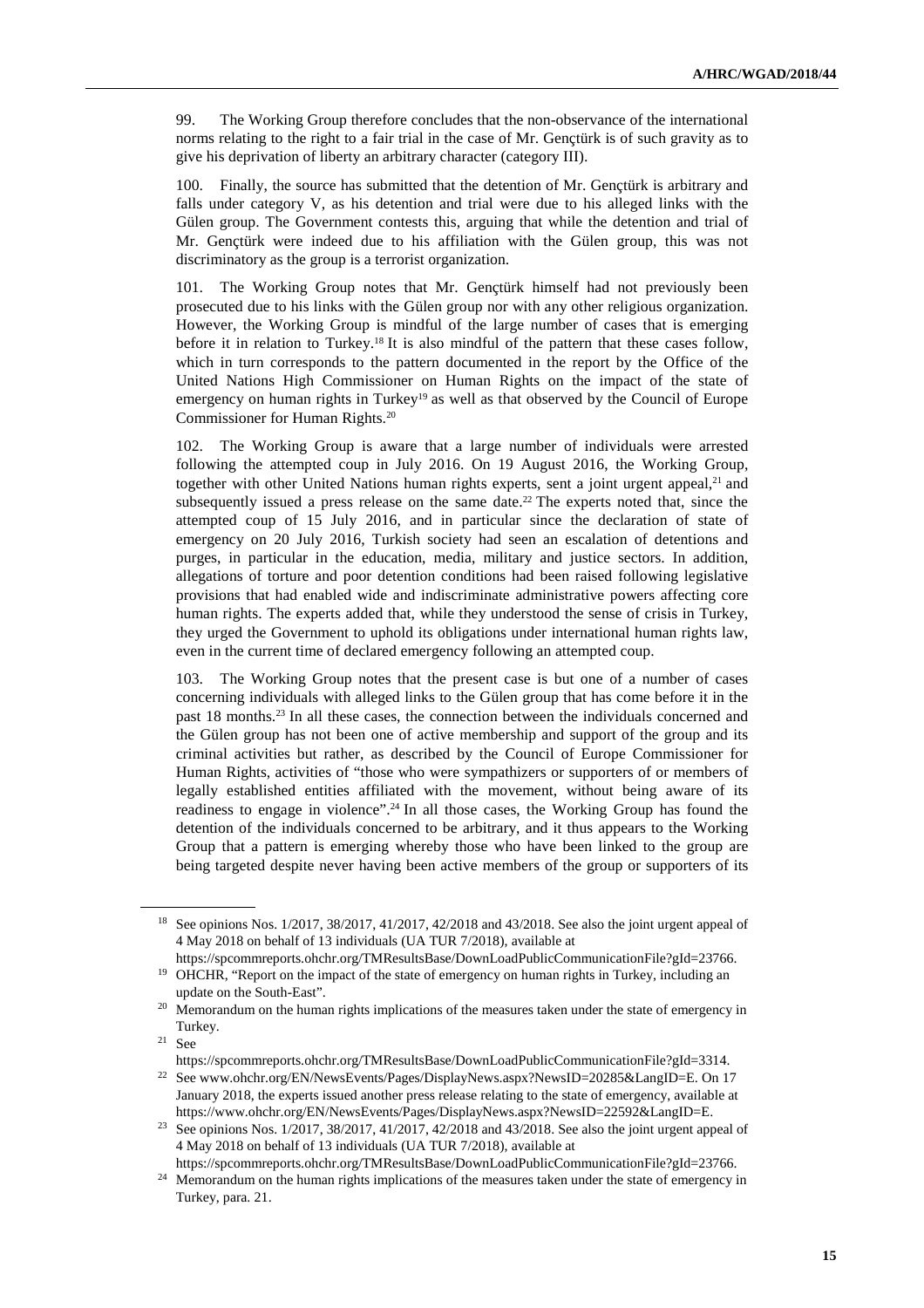criminal activities. The Working Group therefore considers that the detention of Mr. Gençtürk is arbitrary, since it constitutes discrimination on the basis of political or other opinion or status and falls under category V.

104. The Working Group wishes to reiterate the position of the Council of Europe Commissioner for Human Rights on the need for Turkey to urgently revert "to ordinary procedures and safeguards, by ending the state of emergency as soon as possible. Until then, the authorities should start rolling back the deviations from such procedures and safeguards as quickly as possible, through a nuanced, sector-by-sector and case-by-case approach."25 The Working Group notes that this position is echoed in the recent report by the Office of the United Nations High Commissioner for Human Rights.<sup>26</sup>

105. The Working Group would welcome the opportunity to conduct a country visit to Turkey. Given that a significant period of time has passed since its last visit to Turkey, in October 2006, the Working Group considers that it is an appropriate time to conduct another visit. The Working Group recalls that the Government of Turkey issued a standing invitation to all thematic special procedure mandate holders in March 2001, and looks forward to a positive response to its country visit requests of 15 November 2016 and 8 November 2017.

#### **Disposition**

106. In the light of the foregoing, the Working Group renders the following opinion:

The deprivation of liberty of Muharrem Gençtürk, being in contravention of articles 8, 10 and 19 of the Universal Declaration of Human Rights and of articles 2 (3), 9 (3), 14, 19 and 26 of the International Covenant on Civil and Political Rights, is arbitrary and falls within categories I, II, III and V.

107. The Working Group requests the Government of Turkey to take the steps necessary to remedy the situation of Mr. Gençtürk without delay and bring it into conformity with the relevant international norms, including those set out in the Universal Declaration of Human Rights and the International Covenant on Civil and Political Rights.

The Working Group considers that, taking into account all the circumstances of the case, the appropriate remedy would be to release Mr. Gençtürk immediately and accord him an enforceable right to compensation and other reparations, in accordance with international law.

109. The Working Group urges the Government to ensure a full and independent investigation of the circumstances surrounding the arbitrary deprivation of liberty of Mr. Gençtürk and to take appropriate measures against those responsible for the violation of his rights.

110. The Working Group requests the Government to disseminate the present opinion through all available means and as widely as possible.

#### **Follow-up procedure**

111. In accordance with paragraph 20 of its methods of work, the Working Group requests the source and the Government to provide it with information on action taken in follow-up to the recommendations made in the present opinion, including:

- (a) Whether Mr. Gençtürk has been released and, if so, on what date;
- (b) Whether compensation or other reparations have been made to Mr. Gençtürk;

 (c) Whether an investigation has been conducted into the violation of Mr. Gençtürk's rights and, if so, the outcome of the investigation;

<sup>25</sup> Ibid., para. 50.

<sup>&</sup>lt;sup>26</sup> OHCHR, "Report on the impact of the state of emergency on human rights in Turkey, including an update on the South-East".